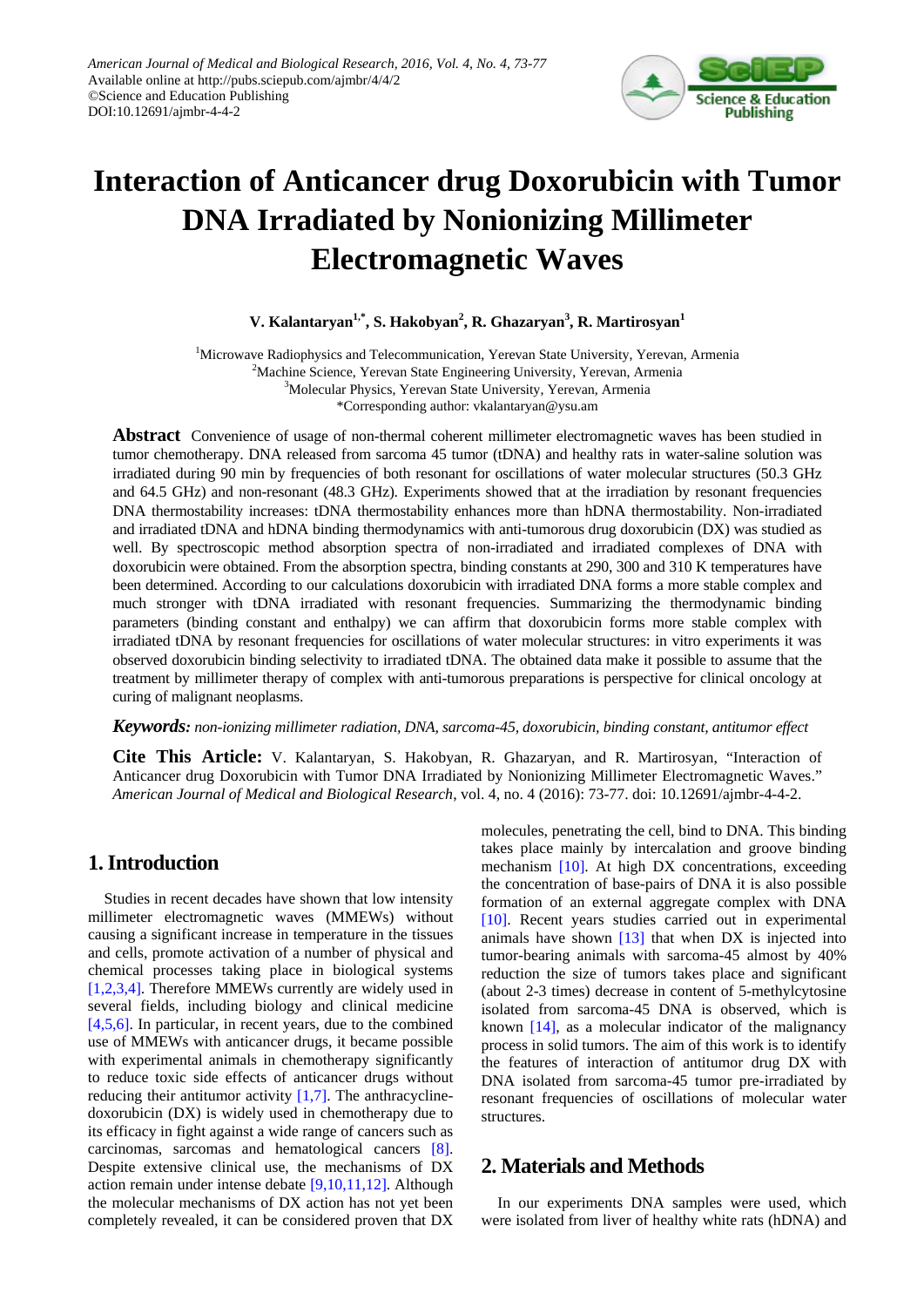from tumor of affected with sarcoma-45 animals (tDNA). Inoculation of the tumor into animals and DNA isolation are described in detail in [\[15,16\].](#page-4-7) DX was obtained from Carlo Erba Reagents and used without further purification. The extinction coefficient of 11500  $M^{-1}$ ·cm<sup>-1</sup> at 480 nm was used [\[9\].](#page-4-3) All the measurements were performed in 0.1 M NaCl, 0.01 M Tris, 0.5 mM EDTA (pH 7.4). Binding isotherms were determined by means of spectrophotometric titrations using a CARY 219 (Varian) spectrophotometer equipped with stoppered quartz cells, temperaturecontrolled cell holder and a HAARE F3 thermostat provided with a temperature programmer HAAKE PG 10. Thermal denaturation profiles for hDNA and tDNA were followed through the variation with temperature of the absorbance at 260 nm. Heating rates were  $0.2^{\circ}$  C/min. In all optical measurements in which changes in the spectrum of DX were recorded as a function of DNA concentration, DX concentration was maintained constant by addition of DNA solution containing DX in the same concentration as that contained in the cell. In general, DX concentration in all experiments was kept as low as possible ( $Co \leq 5x10^{-5}$  M). Calculation has shown that the self-association process of DX molecules was negligible in most of the cases [\[9\].](#page-4-3) Binding isotherms of DX-DNA were obtained at 290, 300 and 310K. At these temperatures and ionic strength hDNA and tDNA are in a double helix B-conformation [\[16\].](#page-4-8) DNA concentration was determined from the extinction coefficient, which made up  $\varepsilon_{260}$  (p) = 6550 M<sup>-1</sup>·cm<sup>-1</sup>. The irradiation of DNA solutions with millimeter waves was performed in special glass vessels, which tops were covered with poly(vinyl chloride) thin films transparent to radiation. The thickness of irradiated sample was of the order of a millimeter. As a source of MMEWs radiation the generators of coherent Extremely High Frequency oscillations G4-141 and G4-142 (Russian made) were used, operation in a range of 38.5-78.8 GHz frequencies. The incident power density at the location of object was about 20  $\mu$ W/cm<sup>2</sup>. hDNA and tDNA solutions were irradiated for 90 min at frequencies of 50.3 GHz and 64.5 GHz (which coincide with the resonant frequencies of oscillations of the water molecular structures) and at a frequency of 48.3 GHz, which does not coincide with resonant frequencies [\[17\].](#page-4-9) In [\[15,18\]](#page-4-7) were shown that irradiation *in vitro* with resonant 50.3 GHz and 64.5 GHz frequencies for 90 minutes the greatest change in the DNA melting parameters was observed. Therefore, in further experiments hDNA and tDNA solutions were irradiated

#### **3. Results and Discussion**

for 90 min.

*In vitro* effect of non-ionizing, coherent millimeter waves on DNA was investigated by thermal denaturation of DNA molecules [\[15,19\].](#page-4-7) Experiments have shown that irradiation with resonant frequencies of 50.3 GHz and 64.5 GHz for 90 minutes changes the values of the melting parameters: melting temperature  $(T_m)$  and melting interval  $(ΔT)$  characterizing structure of DNA molecule. As a result of irradiation  $T_m$  increases by about 1°C,  $\Delta T$ decreases by about 0.2°C. [\[19\].](#page-4-10) By the method of thermal denaturation of DNA the thermal stability of hDNA and tDNA non-irradiated and irradiated with resonant 50.3 GHz and 64.5 GHz as well as non-resonant 48.3 GHz frequencies was studied. [Table 1](#page-1-0) shows the values of the DNA melting parameters during irradiation with resonant and not-resonant coherent millimeter waves. As seen from the Table, when irradiated with resonant frequencies similar regularities of changes of the melting parameters are observed, however  $T_m$  greatest change occurs during irradiation with frequency of 64.5 GHz, which coincides with the resonant frequency of oscillations of water triad structure[s \[17\].](#page-4-9) At the same time experiments show that as a result of irradiation the melting parameters of tDNA undergo more changes than hDNA [\(Table 1\)](#page-1-0). In all likelihood, these changes of the melting parameters of tDNA compared with hDNA are due to the structural features of tDNA (caused by 5-methylcytosine) [\[14,16,19\],](#page-4-6) owing to which the degree of tDNA hydration in hypermethylated sites may significantly differ from hydration in other parts [\[19\].](#page-4-10) It should be noted that irradiation with non-resonant frequency of 48.3 GHz melting parameters of hDNA and tDNA also show some changes, which, however,are within the experimental error [\(Table 1\)](#page-1-0).

**Table 1. The values of the parameters thermal denaturation of DNA exposed to the millimeter waves for 90 minutes**

<span id="page-1-0"></span>

| <b>Frequency of</b><br>radiation, GHz | hDNA                  |                           | tDNA                  |                           |  |
|---------------------------------------|-----------------------|---------------------------|-----------------------|---------------------------|--|
|                                       | $T_m$ , ${}^{\circ}C$ | $\Delta T$ , $^{\circ}$ C | $T_m$ , ${}^{\circ}C$ | $\Delta T$ , $^{\circ}$ C |  |
|                                       | $83.0 \pm 0.1$        | $5.7 \pm 0.1$             | $82.0 \pm 0.1$        | $6.6 \pm 0.1$             |  |
| 64.5                                  | $84.1 \pm 0.1$        | $5.6 \pm 0.1$             | $83.5 \pm 0.1$        | $6.2 \pm 0.1$             |  |
| 50.3                                  | $83.8 \pm 0.1$        | $5.6 \pm 0.1$             | $83.2 \pm 0.1$        | $6.3 \pm 0.1$             |  |
| 48.3                                  | $83.2 \pm 0.1$        | $5.7 \pm 0.1$             | $82.3 \pm 0.1$        | $6.5 \pm 0.1$             |  |

Notificftion: The melting temperature  $(T_m)$  is the midpoint of the hyperchromic transition as determined by the maxima of the first derivative plots.The interval width (ΔT) is determined as difference between temperatures in points where absorbance of DNA solution changes from 17% to 83%. The results are the average of 6 to 8 different experiments.

It is known that the resonant frequencies of DNA absorption are within  $2\div 9$  GHz range [\[20\].](#page-4-11) Therefore, summarizing the literature and our experimental data, it can be assumed that DNA thermostability growth by irradiating with resonant frequencies of oscillations of the water molecular structures probably is caused by indirect influence of millimeter waves on DNA, namely, by affecting the water, waves cause quantitative and qualitative changes of water associated with DNA and NaCl [\[15,21\].](#page-4-7)

It is known that in the process of malignation (neoplastic transformation) the content of 5-methylcytosine significantly increases in DNA extracted from solid tumors [\[14\].](#page-4-6) Relatively recently it has been shown [\[22\]](#page-4-12) that the cytosine methylation contributes to the binding of a number of anthracycline antibiotics to DNA. Because a combination of anticancer drugs with radiation increases the effectiveness of drugs action  $[1,7]$ , we can assume that the interaction DX with tDNA can to some extent be changed and be selective if tDNA was prior irradiated with resonant frequencies of vibrations of the water molecular structures.

By spectrophotometric method we investigated the changes of the thermodynamic parameters values of the system due to the interaction with DX of irradiated and unirradiated hDNA and tDNA. We studied the behavior of the change in the absorption spectra of DX in the visible region, due to the interaction of DNA with DX. Since in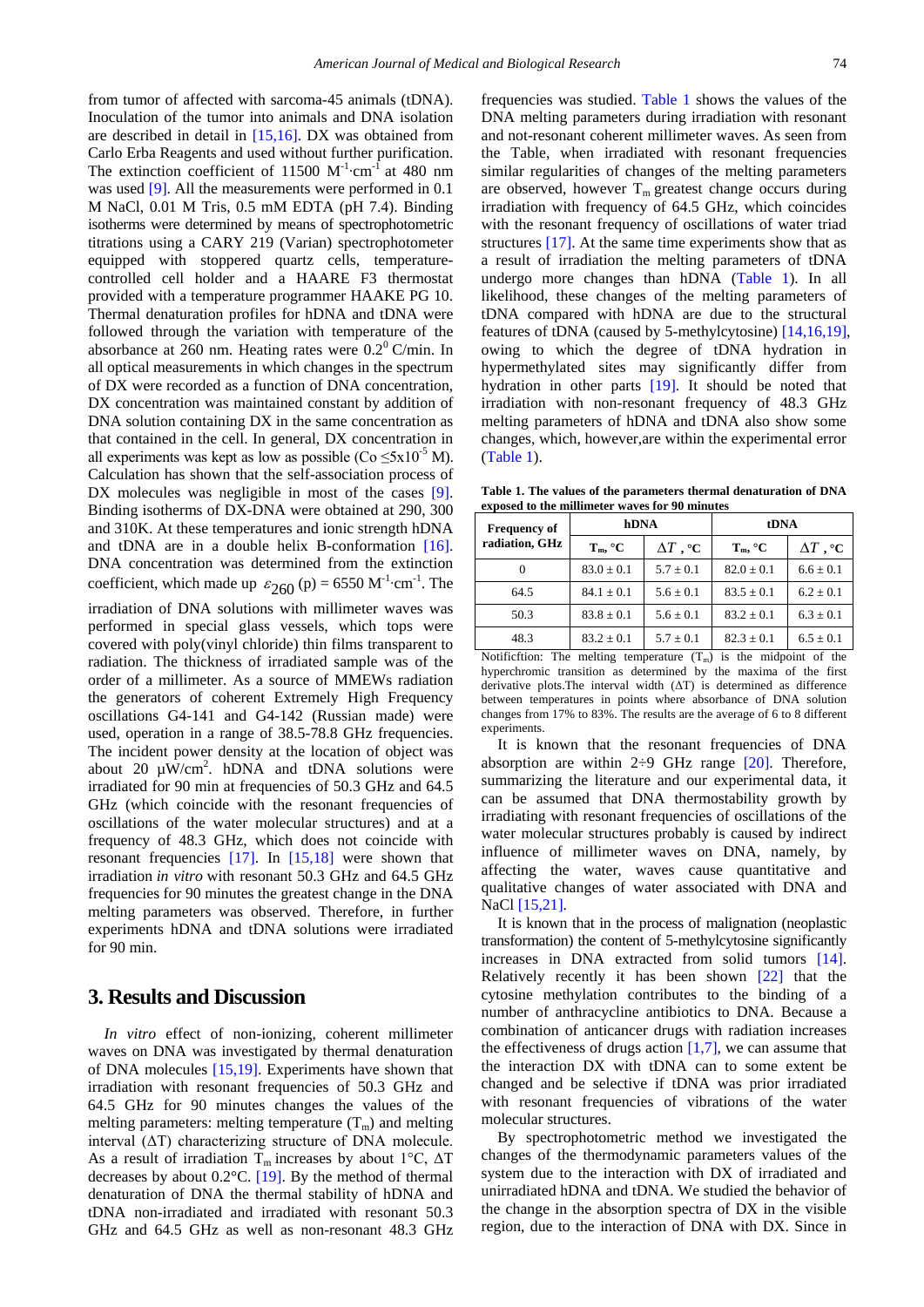the visible region DNA doesn't absorb so the changes of the absorption spectra of DX in the visible region are caused only by complexing with DNA. From Figure 1 it follows that by adding DNA to DX solution (at constant concentration of DX) hypochromism and shift of the curve maximum to the long wavelength region (red shift) is observed. In the investigated range of the temperature and ionic strength in the absorption spectra isosbestic point with a wavelength of 538 nm clearly is identified, which remains unchanged until the total binding of DNA with DX is completed. Consequently, in these environments there is only one type of a bound state of DX-DNA, distinguishable by spectrophotometric absorption spectra. The experimental data shows that, starting from a certain value of the relative concentration of  $C_p/C_0$  (where  $C_p$  is a molar concentration of DNA for base pairs, and  $C_0$  is a molar concentration of DX), absorption spectra of the complexes DX-DNA in the visible region no longer are changed, which means that all DX molecules in the solution are in bound state. From the absorption spectra of DX-DNA complexes the values of the basic quantitative parameters characterizing the complexation were determined: binding constant (K) and a parameter determining the complex stoichiometry at saturation of the interaction (n). The absorption spectra were obtained for unirradiated and irradiated complexes of hDNA- DX and tDNA-DX for three different temperatures. From these spectra by equation (1) the concentrations of free  $(C_f)$  and bound  $(C_b)$  DX were determined in the solution.

$$
C_f / C_o = A - A_b / A_f - A_b, C_b = C_o - C_f \tag{1}
$$

where  $A_f$  and  $A_b$  are respectively free and bound DX absorption values at  $\lambda = 480$  nm, which corresponds to the maximum of the absorption spectrum, A is absorption value of DX-DNA complexes in intermediate states.  $A_b$  is determined by linear extrapolation of  $A=f(1/c_p)$ dependence, when  $1/c_p \rightarrow 0$ . Taking into account the values of  $C_f$  and  $C_b$  calculated by equation (1), the binding isotherms of DX with non irradiated and irradiated hDNA and tDNA in Scatchard coordinates were drawn  $(r/C_f$  dependence on r, where  $r = C_b/C_p$ ).

The binding isotherms were described by (2), which more precisely describes the binding of biologically active compounds with nucleic acids [\[23\].](#page-4-13)

$$
r/C_f = K(1-nr)^{n} \left[1-(n-1)r\right]^{1-n}.
$$
 (2)

In equation (2) n is equal to number of base-pairs with which one DX molecule binds at the saturation.

Figure 2, Figure 3 show the binding isotherm at 290, 300 and 310K for non-irradiated and irradiated tDNA-DX complexes at a frequency of 64.5 GHz. The solid line is the theoretical curve drawn through the experimental points, according to equation (2) by the method of least squares, and where the values of K and n parameters were determined. [Table 2](#page-3-0) shows the values of K and n complexation parameters of DX for non-irradiated and irradiated hDNA and tDNA at three different frequencies, calculated using equation (2). Using the obtained values for K, according to formula (3) it is possible to calculate the change in the Gibbs free energy due to complexation:

$$
\Delta G = -RT \ln K \tag{3}
$$

where R is the universal gas constant, and T is the absolute temperature.



**Figure 1.** Changes in the absorption spectra of doxorubicin binding with irradiated at a frequency of 64.5 GHz with DNA of sarcoma-45 tumor in buffer solution at temperature of 300K. During titration doxorubicin concentration remains constant, equal to  $C_0$ =4.8⋅10<sup>-5</sup> M (spectrum 1). DNA concentration varies from zero  $(1)$  to  $10^{-4}$  M/P  $(6)$ 



**Figure 2.** The binding isotherms of doxorubicin with non-irradiated tDNA at temperatures: 1-290K, 2-300K, 3-310K

Changes in entropy ΔS and enthalpy ΔH for DX-DNA complex formation can be calculated by the formula (4)

$$
\Delta G = \Delta H - T\Delta S \tag{4}
$$

where in view of the expression (3) and by modifying it, it can be represented as follows

$$
lnK = -\Delta H / R \cdot 1 / T + \Delta S / R. \tag{5}
$$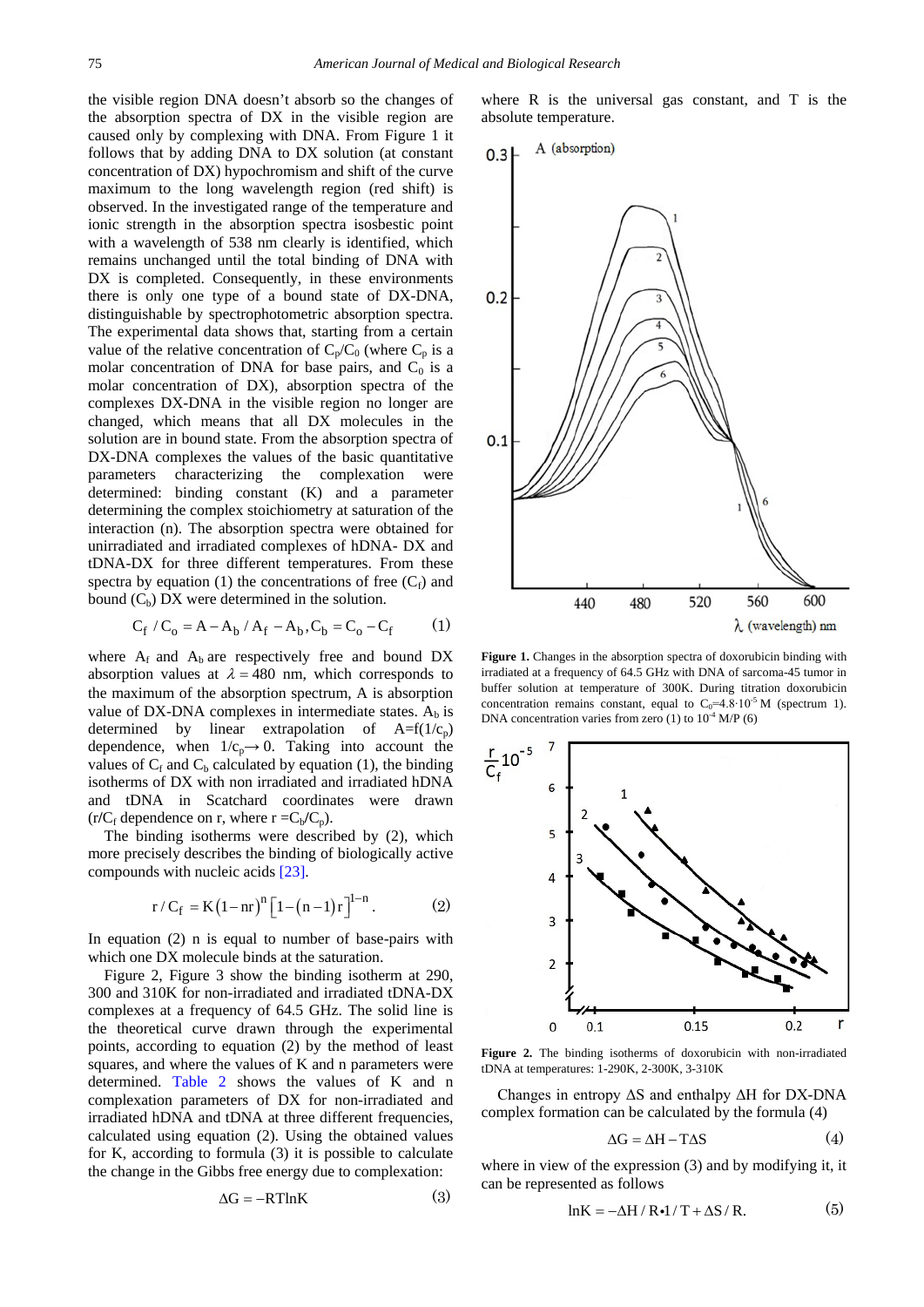

**Figure 3.** The binding isotherms of doxorubicin with irradiated tDNA at frequency of 64.5 GHz at temperatures: 1-290K; 2-300K; 3-310K

According to expression (5), if the dependence of lnK on 1/T is linear, the tangent of the angle of the line with abscissa axis is equal to the value of -  $\Delta H/R$ , and the ordinate of the intersection point of the straight line with ordinate axis is the value of  $\Delta S/R$ . From the values of K, determined from experimental data by equation (2), lnK dependence on 1/T (Figure 4) was drawn. From these points by the method of least squares a straight line was drawn and values of ΔS and ΔH have been determined, which are also shown in [Table 2.](#page-3-0) As shown in [Table 2,](#page-3-0) when DNA is irradiated with millimeter waves the binding constant (K) increases: DX forms a stable complex with irradiated DNA. For DNA irradiated with resonant for water structures frequencies of 64.5 GHz and 50.3 GHz coefficient of binding to DX almost an order of magnitude more than for the non-irradiated DNA. When irradiated with non-resonant frequencies (e.g. 48.3 GHz) K increases, but not as much. At the same time from [Table 2](#page-3-0) it follows that with irradiated and non irradiated tDNA DX forms a more stable complex, and when tDNA is irradiated with 64.5 GHz and 50.3 GHz frequencies DX forms a much stronger complex (for irradiated at 64.5 GHz frequency tDNA-DX complexes at  $300K$  K = 57.4⋅10<sup>-5</sup> M<sup>-1</sup>, and K = 10.1⋅10<sup>-5</sup> M<sup>-1</sup>for irradiated at 48.3 GHz non-resonant frequency). [Table 2](#page-3-0) also shows the changes in the thermodynamic parameters  $( \Delta G, \Delta H)$  and ΔS) when DX is bound to tDNA and hDNA. In the formation of DX-hDNA complexes  $\Delta H = -2.6$  kcal/mol, while for DX-tDNA  $\Delta H = -2.9$  kcal/mol. Upon irradiation with resonant frequencies for water structures 64.5 GHz and 50.3 GHz, ΔH increases in its absolute value: for DXhDNA  $\Delta H = -4.4$  kcal/mol, while for DX-tDNA  $\Delta H = -4.5$ kcal/mol. The change in the  $\Delta S$  at the formation of DX-DNA complexes is always positive [\(Table 2\)](#page-3-0) and slightly lower for DX-DNA complexes irradiated at 64.5 GHz and 50.3 GHz frequencies.



**Figure 4.** lnK dependence on 1/T calculated from absorption isotherms for non-irradiated hDNA-DX (1) and tDNA-DX (4); irradiated with resonant 64.5 GHz frequency hDNA-DX (2) and tDNA-DX (5); irradiated with non-resonant 48.3 GHz frequency hDNA-DX (3) and tDNA-DX (6)

**Table 2. Summary of thermodynamic data for the binding of doxorubicin with non-irradiated and irradiated DNA**

<span id="page-3-0"></span>

| Type of complex                   | T. K | $K \cdot 10^{-5}$ , $M^{-1}$ | $-\Delta G$ , kcal/mol | $- \Delta H$ , kcal/mol | $\Delta S$ , cal/mol K | n   |  |  |  |  |
|-----------------------------------|------|------------------------------|------------------------|-------------------------|------------------------|-----|--|--|--|--|
| hDNA-doxorubicin                  |      |                              |                        |                         |                        |     |  |  |  |  |
| Non-irradiated                    | 290  | $6.0 + 0.1$                  | $7.7 \pm 0.1$          | 2.6                     | 17.6                   | 4.0 |  |  |  |  |
|                                   | 300  | $5.2 \pm 0.1$                | $7.9 \pm 0.1$          |                         |                        | 4.0 |  |  |  |  |
|                                   | 310  | $4.5 \pm 0.1$                | $8.1 \pm 0.1$          |                         |                        | 4.0 |  |  |  |  |
| Irradiated<br>with 50.3GHz        | 290  | $64.5 \pm 0.2$               | $9.1 \pm 0.1$          | 4.3                     | 16.5                   | 4.0 |  |  |  |  |
|                                   | 300  | $50.3 \pm 0.2$               | $9.3 \pm 0.1$          |                         |                        | 4.1 |  |  |  |  |
|                                   | 310  | $39.4 \pm 0.2$               | $9.4+0.1$              |                         |                        | 4.0 |  |  |  |  |
| <b>Irradiated</b><br>with 64.5GHz | 290  | $62.0 \pm 0.2$               | $9.1 \pm 0.1$          | 4.4                     | 16.1                   | 4.0 |  |  |  |  |
|                                   | 300  | $48.1 \pm 0.2$               | $9.2 \pm 0.1$          |                         |                        | 4.1 |  |  |  |  |
|                                   | 310  | $38.2 \pm 0.2$               | $9.4 \pm 0.1$          |                         |                        | 4.0 |  |  |  |  |
| Irradiated<br>with 48.3GHz        | 290  | $6.9 \pm 0.1$                | $7.8 + 0.1$            | 2.7                     | 17.6                   | 3.9 |  |  |  |  |
|                                   | 300  | $5.9 \pm 0.1$                | $8.0 + 0.1$            |                         |                        | 4.0 |  |  |  |  |
|                                   | 310  | $5.1 \pm 0.1$                | $8.1 \pm 0.1$          |                         |                        | 4.1 |  |  |  |  |
| tDNA-doxorubicin                  |      |                              |                        |                         |                        |     |  |  |  |  |
| Non-irradiated                    | 290  | $8.7 \pm 0.1$                | $7.9 + 0.1$            | 2.9                     | 17.3                   | 4.1 |  |  |  |  |
|                                   | 300  | $7.4 \pm 0.1$                | $8.1 \pm 0.1$          |                         |                        | 4.0 |  |  |  |  |
|                                   | 310  | $6.3 \pm 0.1$                | $8.3 \pm 0.1$          |                         |                        | 4.1 |  |  |  |  |
| Irradiated<br>with 50.3GHz        | 290  | $74.9 \pm 0.2$               | $9.2 \pm 0.1$          | 4.4                     | 16.6                   | 4.0 |  |  |  |  |
|                                   | 300  | $58.3 \pm 0.2$               | $9.4 \pm 0.1$          |                         |                        | 4.1 |  |  |  |  |
|                                   | 310  | $46.1 \pm 0.2$               | $9.5 \pm 0.1$          |                         |                        | 4.2 |  |  |  |  |
| Irradiated<br>with 64.5GHz        | 290  | $75.0 \pm 0.2$               | $9.2 \pm 0.1$          | 4.6                     | 15.8                   | 4.1 |  |  |  |  |
|                                   | 300  | $57.4 \pm 0.2$               | $9.3 \pm 0.1$          |                         |                        | 4.0 |  |  |  |  |
|                                   | 310  | $44.9 \pm 0.2$               | $9.5 \pm 0.1$          |                         |                        | 4.2 |  |  |  |  |
| Irradiated<br>with 48.3GHz        | 290  | $12.1 \pm 0.2$               | $8.1 \pm 0.1$          | 3.1                     | 17.2                   | 3.9 |  |  |  |  |
|                                   | 300  | $10.1 \pm 0.1$               | $8.3 \pm 0.1$          |                         |                        | 4.0 |  |  |  |  |
|                                   | 310  | $8.5 \pm 0.1$                | $8.5 \pm 0.1$          |                         |                        | 4.0 |  |  |  |  |